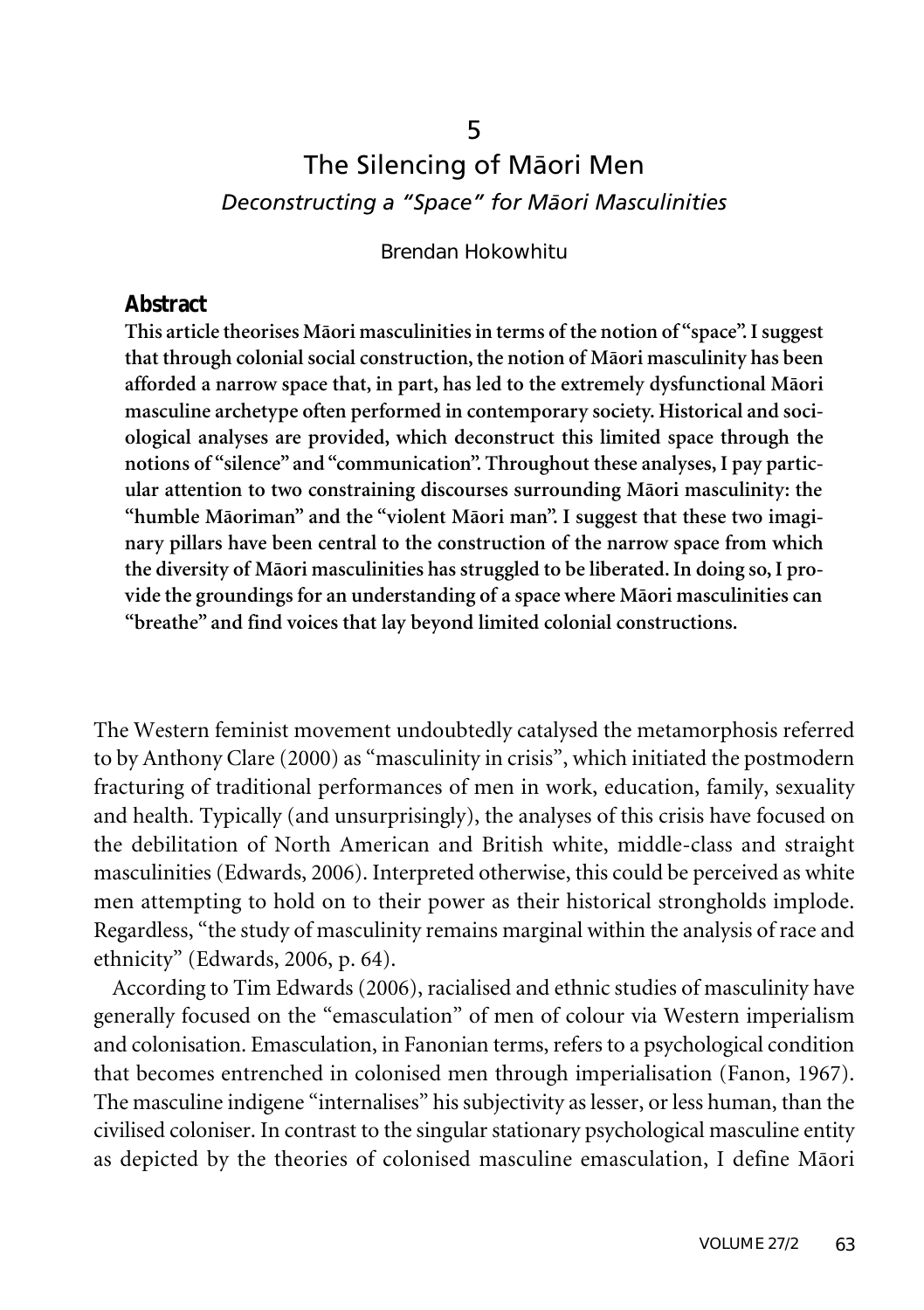masculinities, in particular, as "pluralistic" and "in process". While it is true that part of the colonising project was to fix colonised subjectivities by defining their culture as primitive and, consequently, unenlightened and static, which has, in part, led to the problems we see facing Mäori men today (including the internalisation of an inferiority complex by some), it is also true that there are many forms of Mäori masculinity that reside beyond these limitations. Key, then, to overcoming stereotypical notions of Mäori masculinity is the creation of a "space" where the pluralism of Mäori masculine performances can be given room to breathe.

Generally, Mäori masculinity (in a singular, stereotypical sense) is archetypically considered hyper-masculine in some regards but lacking in others. In regard to hypermasculinity, while a general masculine trait may be "assertiveness" or "muscularity", in the supposedly hyper-masculine Mäori man these traits manifest as aggression, violence and an imbalanced reliance on physicality and passions. In terms of lack, Mäori masculinity is depicted in the dominant discourses, at least, as emotionally immature, lazy, unintelligent, inarticulate in voice, and wanting in communication skills in general. It is true that for most of New Zealand's colonial history, generic Päkehä masculinity has, upon historical reflection (Phillips, 1987), also been hypermasculine and lacking in these same attributes, but seldom have there been resilient challenges to its hegemony because of its normalisation as the "Self " in the allegorical triangulation with Mäori and women. That is, Päkehä men have maintained power by defining what they are not (and therefore what they are) through the constructions of "Others" such as Mäori and women. For instance, constructions of Mäori savagery inherently define Päkehä as civilised.

Prior to moving on, my use of the term "Päkehä" must be qualified because, in recent years, it has been controversialised by right-wing misinterpretations of the word and its origins as having derogatory meanings such as "evil spirit", "pig", and "flea". Such misrepresentations aim to distance dominant white New Zealand culture from falling under Mäori definition, and to augment the cultural divide between Mäori and Päkehä. In actuality, the word "Päkehä" stems from precolonial words such as *pakepakeh* and *p kehakeha* (and the like), common to certain parts of the Pacific, referring to "Imaginary beings resembling men, with fair skins" (Williams, 1975, p. 252). From this largely innocuous scopic understanding of the word and its transference onto the white colonists invading New Zealand, the word "Päkehä" has evolved throughout colonisation to commonly refer to a "New Zealander of European descent" (Moorfield, 2005, p. 108), forming the inverse cultural construction of the word "Mäori" in the binary relationship that has defined New Zealand bi-ethnic relations for 160-plus years.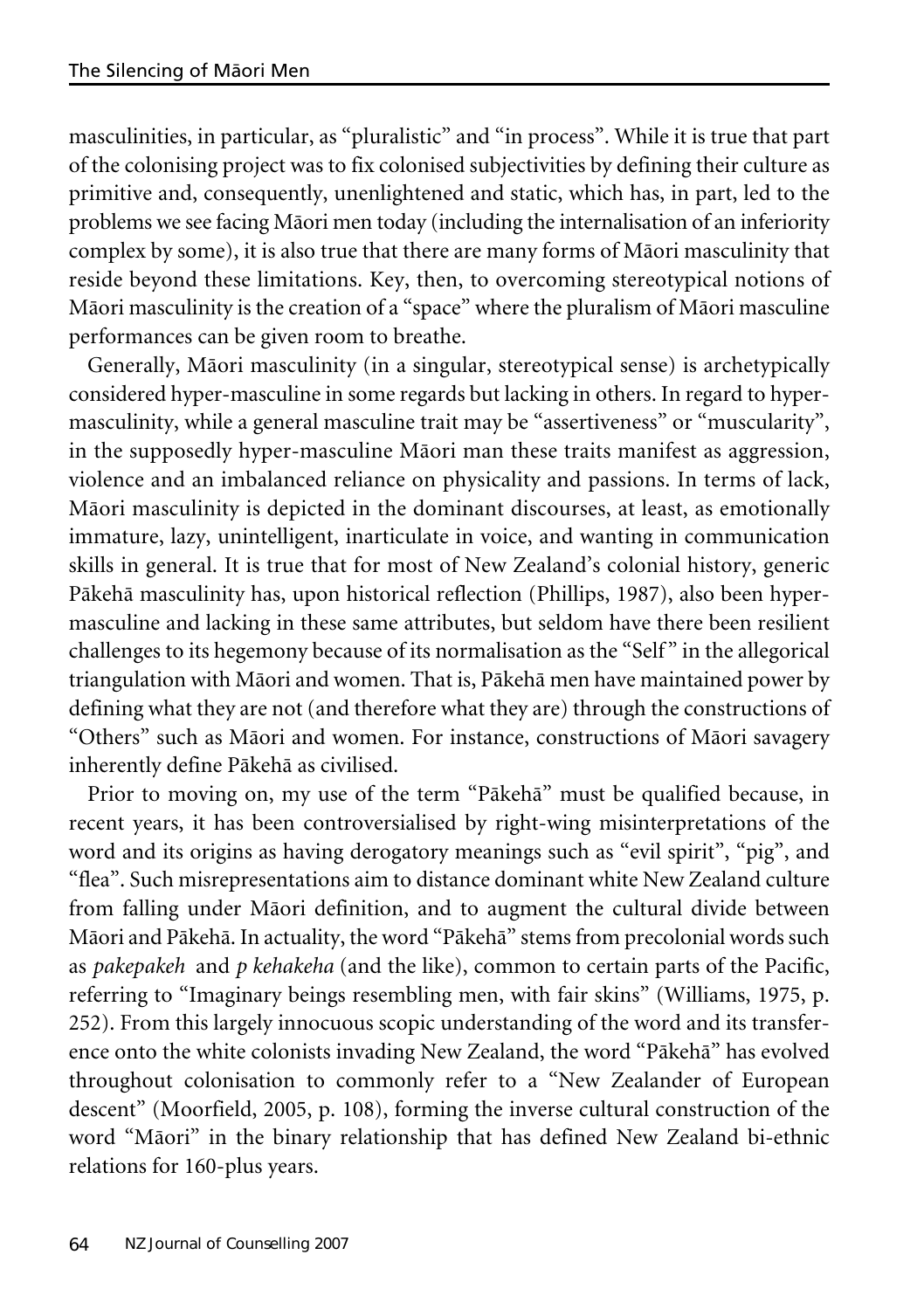Historically, Päkehä masculinity and its embroilment with the "modern" and "enlightened" European man (who was secular, liberal and free of will) meant that many Päkehä men enjoyed the fluidity of "masculinities". Yet, it is only relatively recently that a number of class-determined Päkehä masculinities have moved away from the dominant "rugby, racing and beer" masculine prototype towards a masculinity based on the values of the "new man" or the "new lad" (see Clare, 2000, for further reading on the new man/new lad). That is, while New Zealand's working-class masculinities (including the skewed population of Mäori men who are located to the working class) have remained tethered to traditional "Kiwi bloke" traits, middle- and upper-class New Zealand men are transforming.

One of the key transformations has been the shift away from British stoicism (e.g., the inarticulate and tough rural persona epitomised by former All Black Colin Meads) towards a more communicative and gentle masculinity. Working-class masculinities, however, remain represented, at least, as reproducers of "Kiwi bloke" vestiges, and resistant to and resentful of the transforming masculine ideal, viewing it as "pseudo". Such a phenomenon is evident in television adverts that reinforce traditional "Kiwi bloke" masculinity, but only for working-class men. A classic example of this occurs in the "That man deserves a DB" advert for Dominion Bitter. In this advert, three icons of New Zealand manhood—a "Digger" dressed in an army uniform, an ex-All Black, and a working-class man—are given the power to award beer to those they see as deserving. A humble truck driver is rewarded for a heroic manly act, and a Mäori man is rewarded forsetting up a try in rugby. Yet an image of the "new man", clad in a suit and shown reading the paper in a toilet, is mocked as his beer mug's handle breaks, causing him to spill his beer (Hokowhitu, 2003). While New Zealand masculinity is undoubtedly more complex than this advert portrays, such a representation demonstrates that only certain New Zealand masculinities (including the Mäori male rugby footballer) will be hegemonically rewarded for holding on to "Kiwi bloke" culture.

The above discussion highlights that differentiators, such as ethnicity and class, determine men's access to the fluidity of masculine transformations. In this regard, Mäori men have faced a double-edged sword in that they have had to contend with the limiting discourses based on racialised binaries and working-class constructions. The article that follows thus examines and deconstructs the "space" in which the dominant construction of Mäori masculinity has been confined.

## **Theorising Mäori Masculine Silence**

So what does this have to do with counselling? I asked myself the same question when first approached to write an article for this special issue. Admittedly, I was perplexed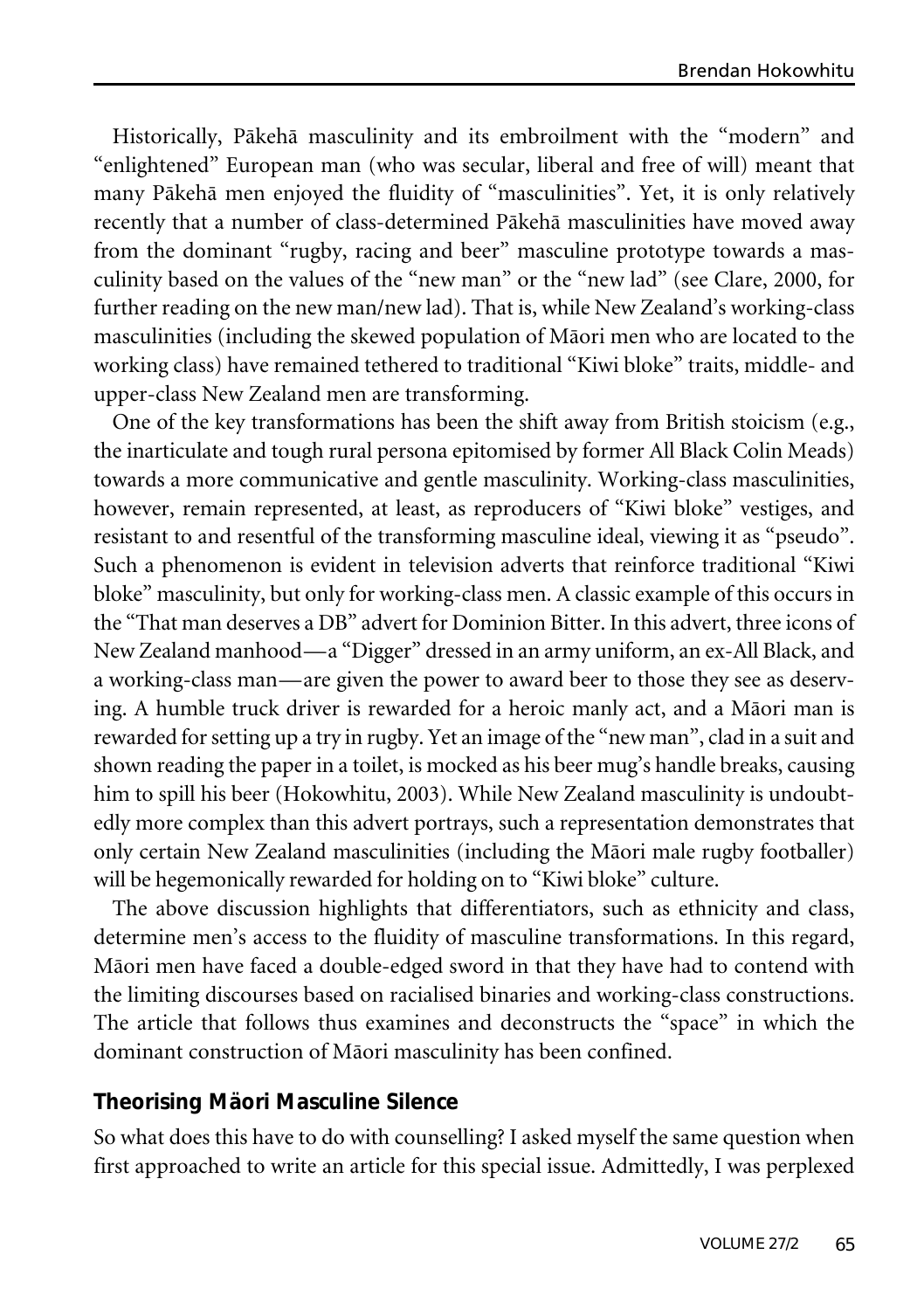because of my lack of experience with counselling in general, let alone as an academic discipline. However, I thought about my research, which predominantly deconstructs the social processes that serve to limit Mäori masculinity, and I realised that the construction of Mäori masculinity as "physical" (see below) has had an immense impact on Mäori men's ability to communicate. Given that oral communication, I assume, must be the cornerstone of Western counselling, I have found myself having a lot to say on the subject! The title of this article refers to "silencing" because it examines not only the broader silencing of Mäori masculine cultures with the advent of colonisation (largely dealt with in the section to follow), but also the actual manifestation of a "voicelessness" in Mäori men. This lack of voice can be seen in two archetypal traits of Mäori masculinity, "staunchness" and "humility", which I use to frame the theorisation to follow.

First, I must highlight that I do not nobilise Mäori masculine silence and, in particular, humility. While humility is a trait to be revered, for Mäori men it is but one product of a hybridisation of Mäori culture with the stoicism of British masculine culture. The British culture that Mäori culture became hybridised with was founded on an oppressive class system, where people learnt submission and not to go "beyond the pale"—that is, not to go beyond one's class. Put simply, it suited the purposes of colonisation for Mäori to be submissive and, accordingly, some forms of Mäori masculinity have been constructed as humble and quiet. The image of the unassuming and simplistic Mäori has its roots in the precolonial "noble savage" construct, however, which nobilised the savage based on an allegorical construction that depicted industrialised Europe as immoral and in decay (Smith, 1999). The Mäori "noble", then, was moral, but only in his simplicity, naiveté and subservience to morals. The notion has transformed throughout colonisation to mean quiet, humble, accepting and submissive. As a replication of British classism and the noble savage, therefore, the humble Mäori man is accepting of his fate, is content with "his lot", and will not challenge "the greater good", benefiting the hegemony of colonisation.

The construction of the humble ideal of Mäori masculinity has been crucial to Mäori masculine subservience and the subjugation of subversion because of its positioning against the violent Mäori savage archetype. The ignoble savage is violent, physical, staunch and silent, epitomised by "Jake the Muss" in the film *Once Were Warriors*. As a symptom of the ignoble savage, the Mäori male deviant is confined by a highly dysfunctional space where many Māori men locate themselves, are located to, and struggle to break free. The naturalisation of this space, that is, the normalisation of Mäori masculine deviance, in a sense "permits" Mäori male violence in general and, in particular, child abuse (i.e., the highly publicised deaths of Mäori children at the hands of Mäori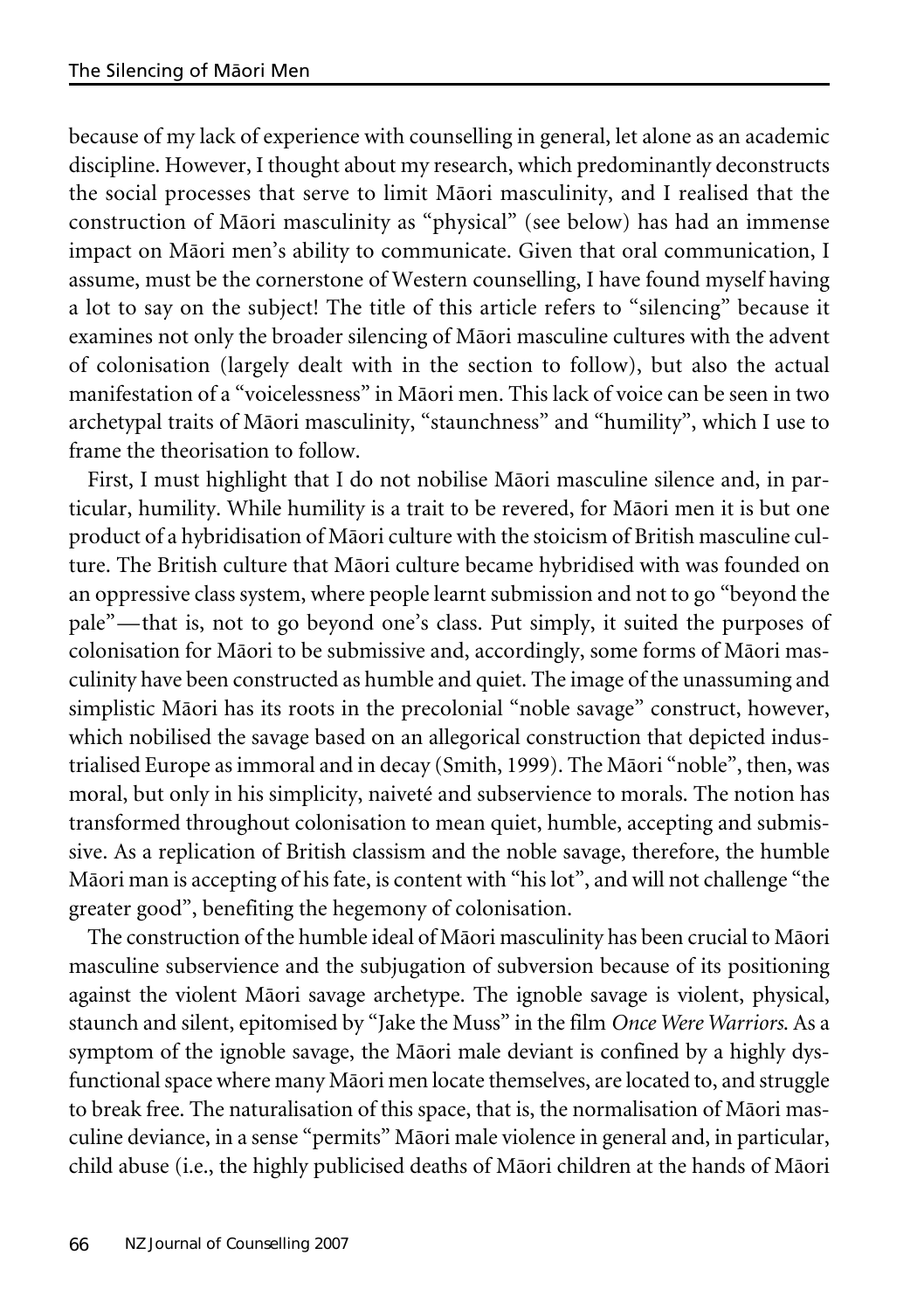men), physical and sexual violence against women (particularly against their partners), and physical violence against other men (particularly Mäori men). Essentially, Mäori masculinity has been displaced into a dysfunctional space where performances of deviance are normalised and considered by both perpetrators and those with the power of surveillance to be "natural". In the American and European context, David Marriott draws a similar conclusion, suggesting it is "impossible to separate black men's angry-anxious concern about being reduced to type—black types: imbecilic, oversexed, criminal, murderous, feckless, rapacious—from the many, and conflicting, ways in which black men were and continue to be stereotyped" (2000, p. viii).

*Once Were Warriors* centred on the socio-pathological violence of Mäori father Jake Heke (a.k.a. "Jake the Muss") and its effects on his immediate family. The film provided a bleak yet realistic description of the violence within urban Mäori life, and some resolution to the violence (i.e., the return to *tikanga Mäori* and tribal homelands). Unfortunately, as its name suggests, the film intimates that the inherent ignoble savagery of Mäori men was, in precolonial times, appropriate behaviour for a noble warrior culture but has, in "modern" times, become a naturalised symptom of Mäori urban dysfunction. Jake's stereotypical figure has served to further normalise the violence of Mäori men, but the representation is not "untrue". Indeed, growing up in my home town of Öpötiki, I witnessed many scenes seemingly scripted straight out of the *Once Were Warriors* screenplay.

This article does not deal with truth or untruth, however. Rather, it looks at the representations of Mäori men that have become privileged in colonial discourses, and how such privileging has, in turn, led to the silencing of Mäori men. Films such as the aforementioned "take the violence of the Mäori, real or imagined, seriously. The effect of this is to question the morality of Mäori culture and society, more specifically Mäori males, especially fathers and leaders" (Cleave, 1992, pp. 27–28). The obsession with the Mäori male as deviant by the news media, for example, further privileges the "Jake the Muss" phenomenon, so that reality becomes confused with image. Mäori men are constantly represented as deviants, that is, as rapists, wife beaters, child abusers, gang members, criminals and, generally, members of society who are not to be trusted. These are perhaps not "untruthful" depictions (in the sense that, indeed, there are Mäori men who are violent criminals), but their privileging as "Mäori" problems, as opposed to individual problems, is problematic. This is not to say that Mäori culture cannot be part of the solution, however. Rather, it questions why the actions of a Mäori child abuser automatically symbolise a "Mäori problem", whereas Päkehä child abuse, murder and crime is never portrayed as a "Päkehä problem"; rather, Päkehä crime is denormalised by depicting the perpetrators as outliers of society.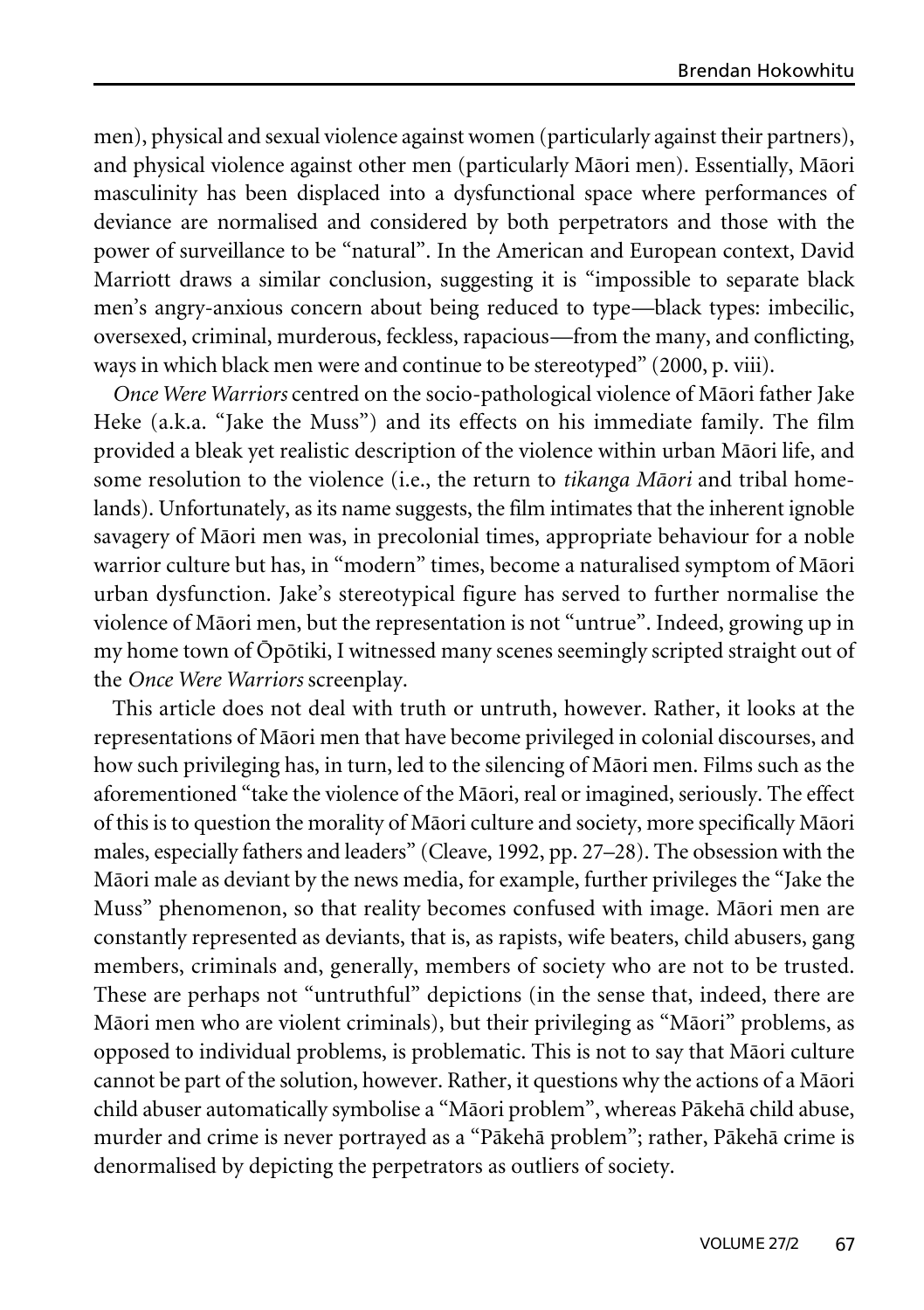At the heart of this performative dysfunction is the colonial construction of Mäori men as "physical beings" (Hokowhitu, 2004). Through a false mind/body duality (see "Historicising the silencing of Mäori men" below) a skewed emphasis on the corporeality of Mäori masculine culture is produced. The colonial construction of Mäori masculinity is not merely physical; it is hyper-physical. The binary disjuncture is effected in the lack of the mind, the intellect, and its capacity for mature communication. This hyper-physicality is constantly reinforced through the privileging of Mäori masculine physical performances, such as those portrayed by the Mäori sportsman, the manual labourer, the warrior in the armed services, and the staunch physically violent deviant.

In contrast, Mäori masculinity is seldom portrayed as inhabiting the realm of "the mind", meaning that Mäori masculine intellectual creative energy has been devalued and a mature Mäori masculine voice debilitated. This debilitation of voice, orthe construction of voiceless Mäori men, in particular, has led to an overreliance on a corporeal communication that mitigates the dysfunctionality described above, especially in dealing with intimate and complex relationships with partners, children and other whanau members. The Mäori masculine paragon "Jake the Muss", for example, has an inability to find a mature voice to deal with the complexities of his home life that, in turn, leads to violent rampages. As a being nearly entirely governed by his passions, Jake is unable to find ways of expressing himself other than through his hyper-physicality. Indeed, everything about Jake is physical: his violence, his sexuality, his being, even his nickname, "the Muss". From slurping oysters to smashing down Beth, Jake emanates an uncivilised physicality, void of mature expression. When Beth suggests to Jake that he "talks with his fists", she provides a succinct analysis of a colonised Mäori masculinity, devoid of mature communication and overreliant on physicality.

This counter-positioning of the two Mäori masculine archetypes (i.e., the humble Mäori man and the violent savage) has allowed for a "divide and rule" spacialisation to develop. In the bounded space of colonised Mäori masculinity, the humble Mäori man is juxtaposed with the ignoble savage in an interdependent binary that serves to set the confines of dominant constructions of Mäori masculinity. Importantly, both ignoble and noble Mäori masculinity are largely voiceless, whether that is humble or staunch. The interdependent binary (i.e., where two points rely on their counterpositioning with one another to produce the desired effect) has provided the two imaginary pillars that allow for the construction of the narrow, linear passageway from which the diversity of Mäori masculinities has struggled to be liberated.

Since the Civil Wars of the 1860s Mäori men have struggled to find a voice that is assertive, yet not violent; constructive, and yet not submissive. When Mäori men do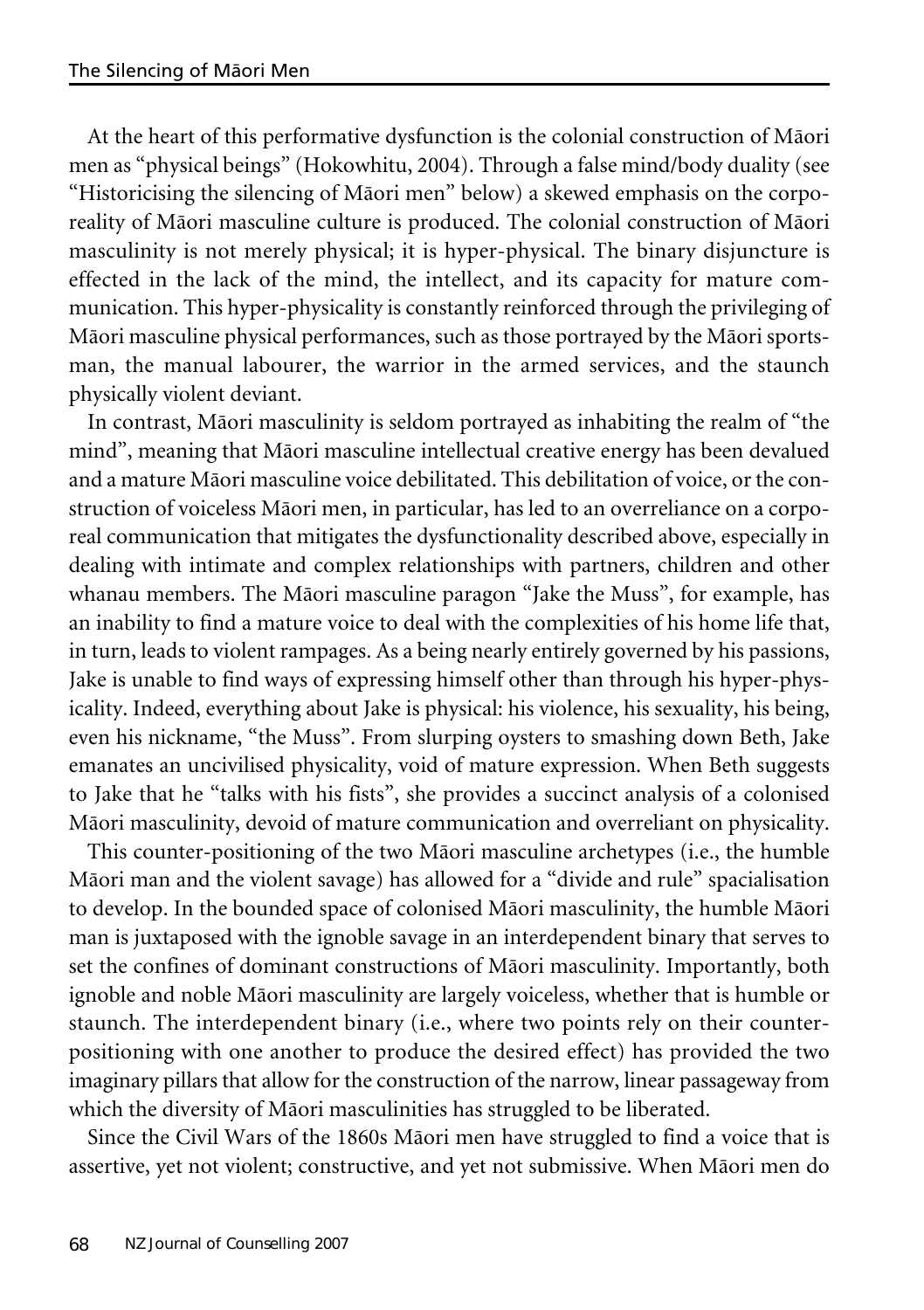become assertive in the Päkehä world, savage discourses are often called upon to mislocate that assertion. However, the assumption of gentleman-like British qualities (i.e., stoicism) associated with Mäori patriarchy (see Hokowhitu, in press) has led to a degree of submissiveness within Mäori masculinity, which partly explains why Mäori women have taken such a skewed lead in the Mäori rights movement. In essence, the subversive, constructive, creative, typically feminine voice of Mäori men within the colonial setting has been largely silenced, leading to a profound void and anger that resonates in the social problems Mäori men act out today.

The interdependent binary has never been as apparent as it is in the film *Crooked Earth*, where a character of colonised Mäori masculinity is pitted against the image of an unassimilated Mäori male desperado. The former is a "clean-cut" ex-army officer who has "the support of his people", while the latter is a longhaired and frenzied, horse-riding, gun-wielding outcast who attempts to build an economic empire by growing and selling marijuana. Naturally, both characters are violent and physical, yet one, the hero, employs his physicality in the service of the colonial powers and is rewarded for his nobility, while the other, the anti-hero, uses his physicality to oppose colonial law, and ultimately becomes a failed and embittered figure. Importantly, the juxtapositioning of the two archetypes determines the limits that "imprison" the pluralism of Mäori masculinities. In this narrow corridor of "good" or "bad", moral or amoral (i.e., colonised or savage), the options for Mäori men become simplistically polarised, producing a suffocating space.

Significantly, this theorisation proposes that Mäori male perpetrators of violence should be held accountable for Mäori male dysfunction. That said, I wish to avoid suggesting that the Mäori male child abuser, for instance, should not be held culpable for his actions and that it is merely the systemic "fault" of colonisation. On the contrary, it is the descriptions of Mäori culture as naturally and inherently violent, unintelligent, lazy, anti-liberal and immature that systematise the dysfunction described above, for if it is an individual's culture that is to be held accountable, then the individual deviance is excused and naturalised. In contrast, the present theorisation suggests that the narrow construction of Mäori masculinity can be dissolved and deconstructed, and that Mäori men must play leading roles in the incorporation of alternative masculinities within their culture. Yet to do this, the narrow construction needs to be historically and sociologically understood to begin to erode the notion that Mäori masculinities are neither genetically nor culturally inherently quiet, staunch and/or humble, nor are they determined by dysfunction.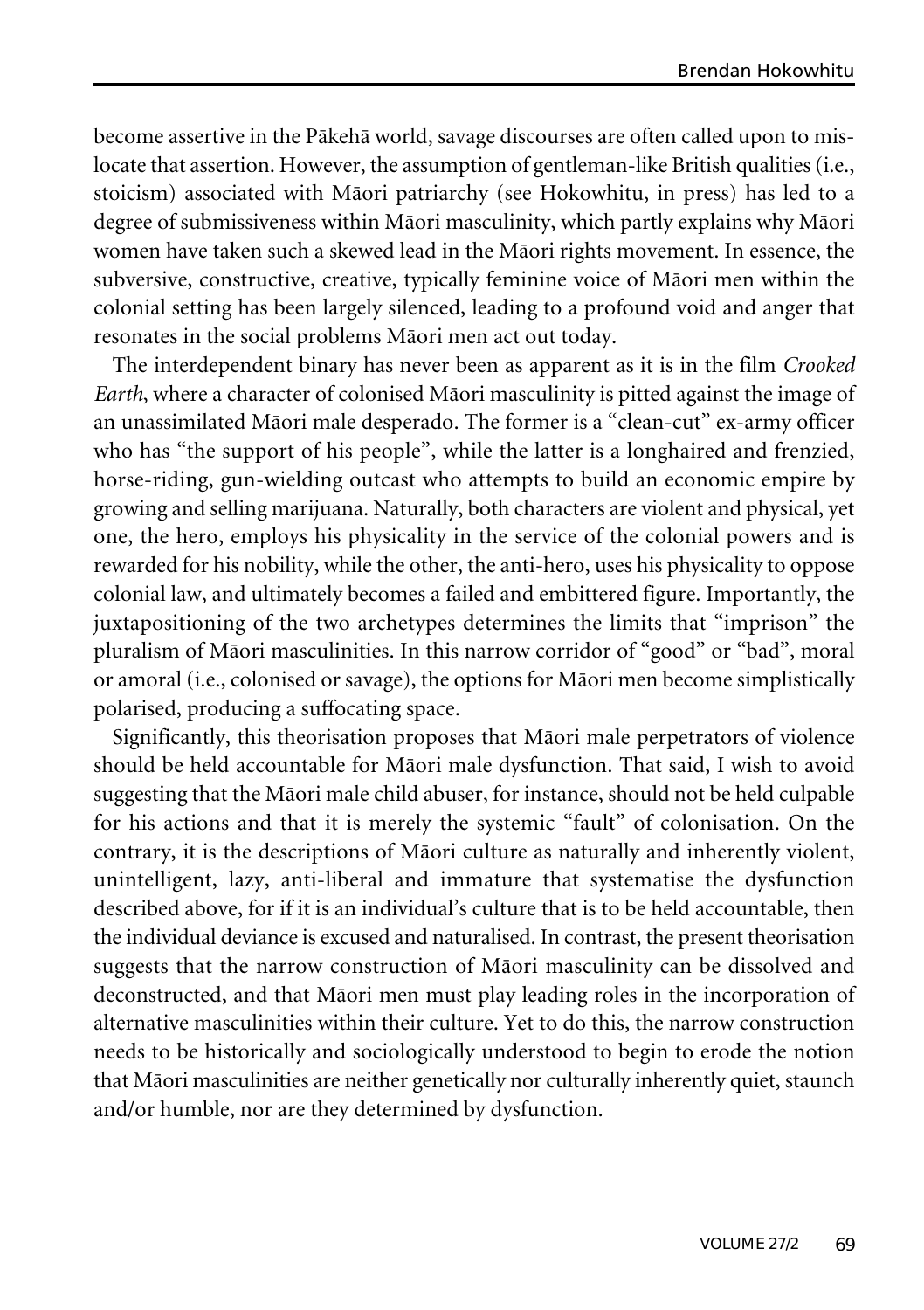## **Historicising the silencing of Mäori men**

The most salient image of Mäori masculinity I have seen is a late 19th or early 20th century photograph of a group of Mäori men and children outside a whare. Some of the men have their arms around each other, while others cuddle their children or casually laze on each other in open displays of friendship and caring. The image is so striking because it contrasts starkly with the dominant discourses surrounding Mäori masculinity today. It suggests a loving and caring masculinity and, therefore, the existence of Mäori masculinities beyond the narrow space prescribed through colonial constructions. The photo, in turn, also speaks of the violent turmoil of colonisation that has resulted in the silencing of the creative, caring and expressive forms of Mäori masculine cultures. The nurturing Mäori father, for example, does not co-exist in the space delimited by colonial construction.

Colonisation has involved a profound silencing of an alternative worldview, invoking a debilitation and loss of voice underpinned by Mäori epistemologies. The silencing of one worldview and its eclipse by another still resonates in a culture reeling from the loss and struggling to find a voice to fill the silence. Mäori culture was, prior to colonisation, an oral culture. Thus, Mäori masculinities were infused with an oral culture that manifested in many forms, such as the formalised oratory rituals of *whaikorero* and *karanga*, chanting (e.g., *karakia*, *möteatea*, *pätere*, *waiata*), the recitation of genealogies and cultural narratives (*whakapapa*), *mihimihi*, narrative forms (*körero*), and general discourse (*körero*). Like other facets of Mäori culture, oral culture was inherently connected to a broader Mäori epistemology that, in its ritualistic forms especially, required spiritual and genealogical knowledge. Mäori oral culture, therefore, provided the mouthpiece for the expression of a cosmos.

Prior to the broader silencing of Mäori culture, Mäori men were not voiceless. Indeed, the hyper-physicality, and the emotional and intellectual lack described above, would have been viewed as character flaws. Mäori people, in general, sought holistic balance in their lives. Accordingly, Mäori men were talking enthusiasts. Early missionaries and travellers to New Zealand typically described scenes where oral culture abounded in all the forms described above. A very early missionary, the Rev. Yate, for example, describes a culture where oral discourse went beyond the sensibilities of British culture: "Their most delightful recreation is talking, and telling wonders; which exercise occupies most of their idle hours, and many of those which are shrouded in darkness and ought to be devoted to sleep" (1970, p. 112). Similarly, Edward Gibbon Wakefield corroborates many other early accounts that describe Mäori as flamboyant talkers: "Nothing can remind one more forcibly of the monkey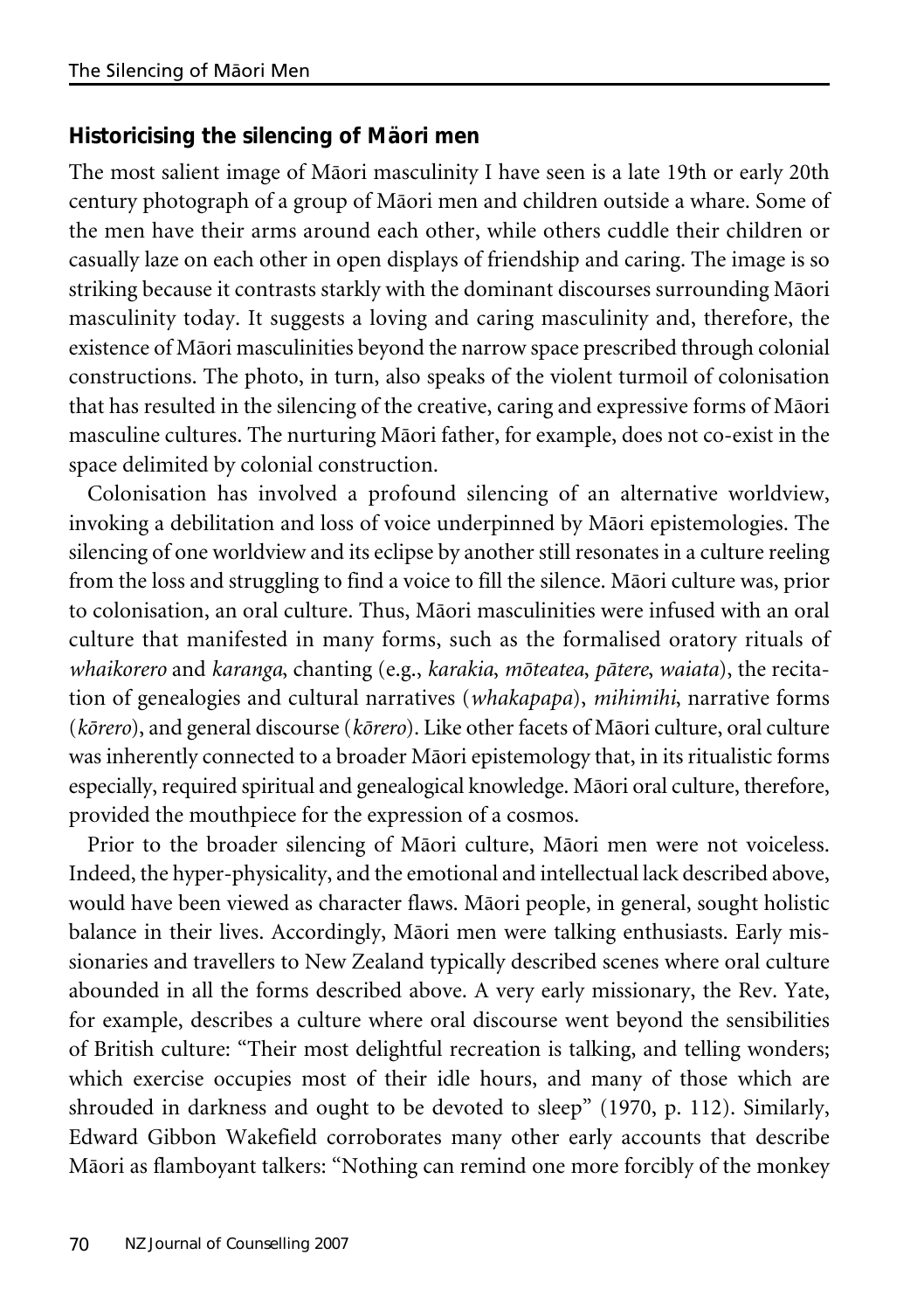who has seen the world, than a Mäori thus relating news. He is an incorrigible exaggerator, and swells each minute circumstance into an affair of state" (1845, cited in Best, 1976, p. 120).

Ironically, the early representations of Mäori men cited here, like many others, portrayed them as lacking the qualities of the civilised European male. They had women-like characteristics—they talked a lot, were animated, and did women's work—while they lacked a stoic disposition because they were overemotional and whimsical (Hokowhitu, 2003). The irony is that many of these qualities are now considered to be signs of masculine maturity in the realm of the feminised "new man". Being logical, disciplined, rational and competitive are "now seen as the stigmata of deviance.… [Whereas] the very traits which once marked out women as weak and inferior—emotional, spontaneous, intuitive, expressive, compassionate, empathetic are increasingly seen as the markers of maturity and health" (Clare, 2000, p. 68).

Unfortunately, through various colonial methods, violent attempts were made to silence Mäori culture in general, and the animated, emotional and communicative aspects of precolonial Mäori masculinities in particular. Coercive power techniques, such as the 1907 Tohunga Suppression Act, and the silencing of Mäori language within Native Schools via the 1880 Native Schools Code (Simon, 1998), attempted to enforce a cultural divide between one generation of "savages" and the next generation of "brown-skinned citizens". This was first attempted by banning *tohunga*, Mäoridom's most valuable knowledge holders, and later by literally silencing a language. Mäori epistemologies were illegitimated by colonisation and, in the minds of Päkehä then, were justifiably spurned. In the meantime, Mäori themselves also looked to Päkehä methods to halt the annihilation of their people in the face of genocide.

Key here is the profound silencing of a Mäori worldview and, in turn, the hybridisation of Mäori masculine culture with British masculinity, which, for different reasons, has manifested in the silent forms of Mäori masculinity we see today. In particular, the collusion of Mäori masculine culture with British masculinity produced a stoic Mäori patriarchal figure that supposedly represents "traditional" Mäori masculinity, but in reality performs a hybridisation of culture comprised of Mäori and Victorian masculinities. The imperial system that Mäori men inherited afforded them power simply because they were men, and it does not appear as if Mäori men were entirely resistant to embracing this privilege. Many Mäori men assumed those British masculine qualities that would abet their integration into the dominant Western culture. The silent, stoic Mäori patriarch served the useful purpose of aligning Mäori culture with that of their invaders. It enabled a small segment of the Mäori population insights into the world of their oppressors. This is not to say, however, that Mäori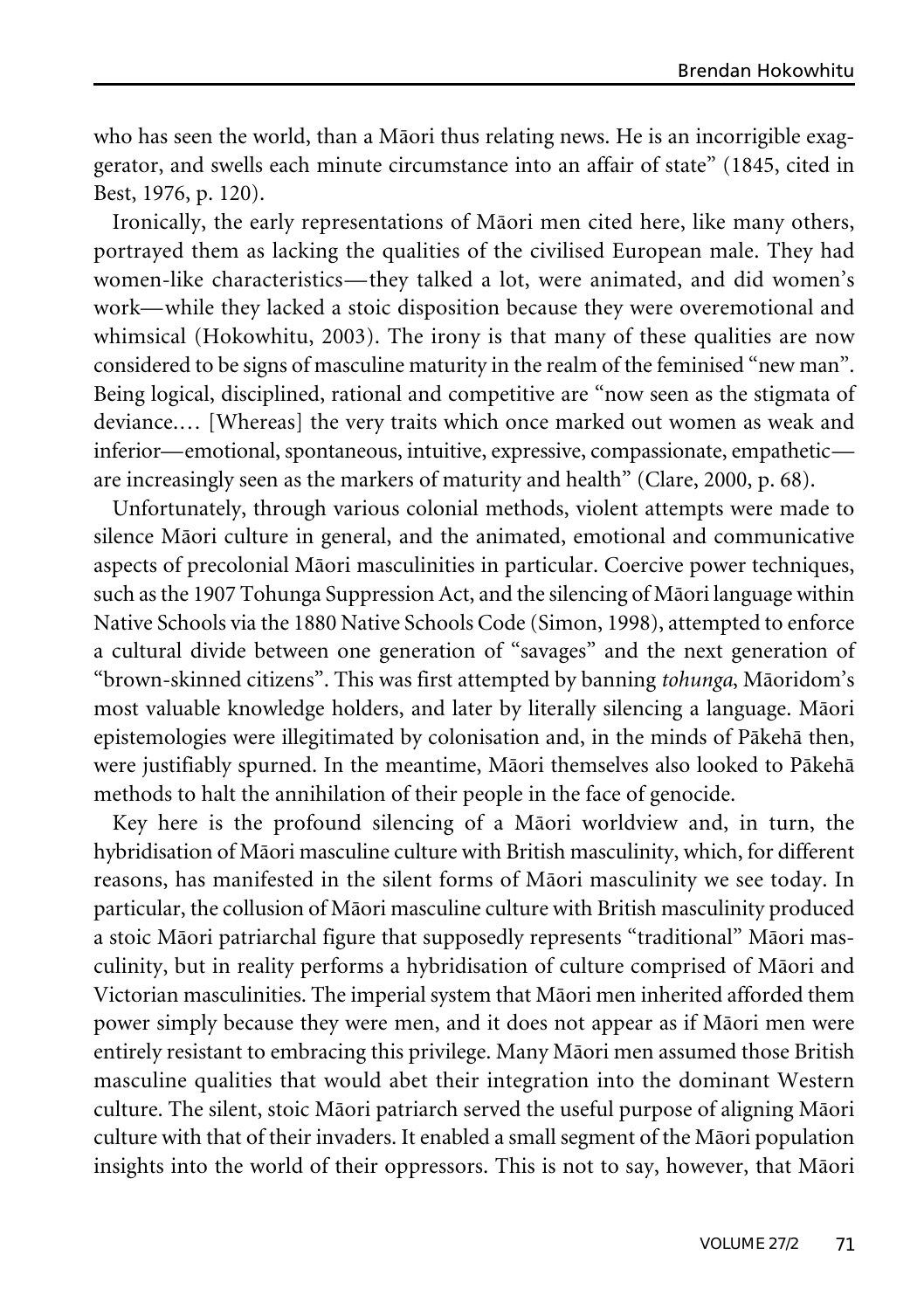male leaders shed their *tikanga Mäori* and merely adopted wholesale the attributes of their Päkehä brethren. What is key to comprehend here is that one form of Mäori masculinity (i.e., the Mäori gentry) adopted a British stoicism that added to the increasing silencing of Mäori men (see Hokowhitu, in press, for further reading).

The consumption of Päkehä masculinity by Mäori men in general served to assimilate them into the violent, physical, stoic, rugged and sport-oriented "Kiwi bloke" culture that has pervaded New Zealand society for most of its colonial history (Phillips, 1987). Yet this assimilation did not include indoctrination into the full gamut of colonial masculinities. The Mäori male, like various "Othered" groups, had merely conditional access to the white man's world. For example, as a warrior in the service of the British army or in rugby: "They showed themselves to be good at those things which Päkehä men [were also] proud of. Mäori were good at war and they were damn good at playing rugby, so they took on a special status of being Kiwi males with a slightly exotic flavour" (Jock Phillips, cited in Schick & Dolan, 1999, p. 56). Mäori men were only allowed access to these arenas, however, because success within did not oppose the dominant discourses underpinned by silent physicality.

The developing Mäori masculine discourses of silent physicality also translated to mean "practical mindedness" once the need for a manual workforce was realised. From the 1860s through to the 1940s, educational policies reflected "a narrow and limited view of Mäori potential and the role of Mäoris [*sic*] in New Zealand society" (Barrington, 1988, p. 45), subsequently meaning that Mäori children were channelled into non-academic areas which, in turn, prevented them gaining intellectual qualifications and subsequent white-collar employment.

In 1866 the Inspector of Native Schools, James Pope, outlined what he thought a Mäori masculine education should entail: "Mäori boys could be taught agriculture, market gardening, stock farming, poultry keeping and bacon curing" (cited in Barrington, 1988, p. 47). In 1906 William Bird, now Inspector of Native Schools, declared that Mäori were unsuited to academic subjects and unable to compete with Europeans in trades and commerce: "The natural genius of the Mäori in the direction of manual skills and his natural interest in the concrete, would appear to furnish the earliest key to the development of his intelligence" (cited in Simon, 1990, p. 98). By 1913, William Bird could outline the success of his vision: "In none of the secondary Mäori schools is there any attempt or desire to give what is usually understood by a 'college' education.… The boys school in English and manual training—woodwork, elementary practical agriculture and kindred subjects and that is all" (cited in Barrington, 1988, p. 53).

Unlike Päkehä men, who enjoyed a normal spread throughout occupational strata,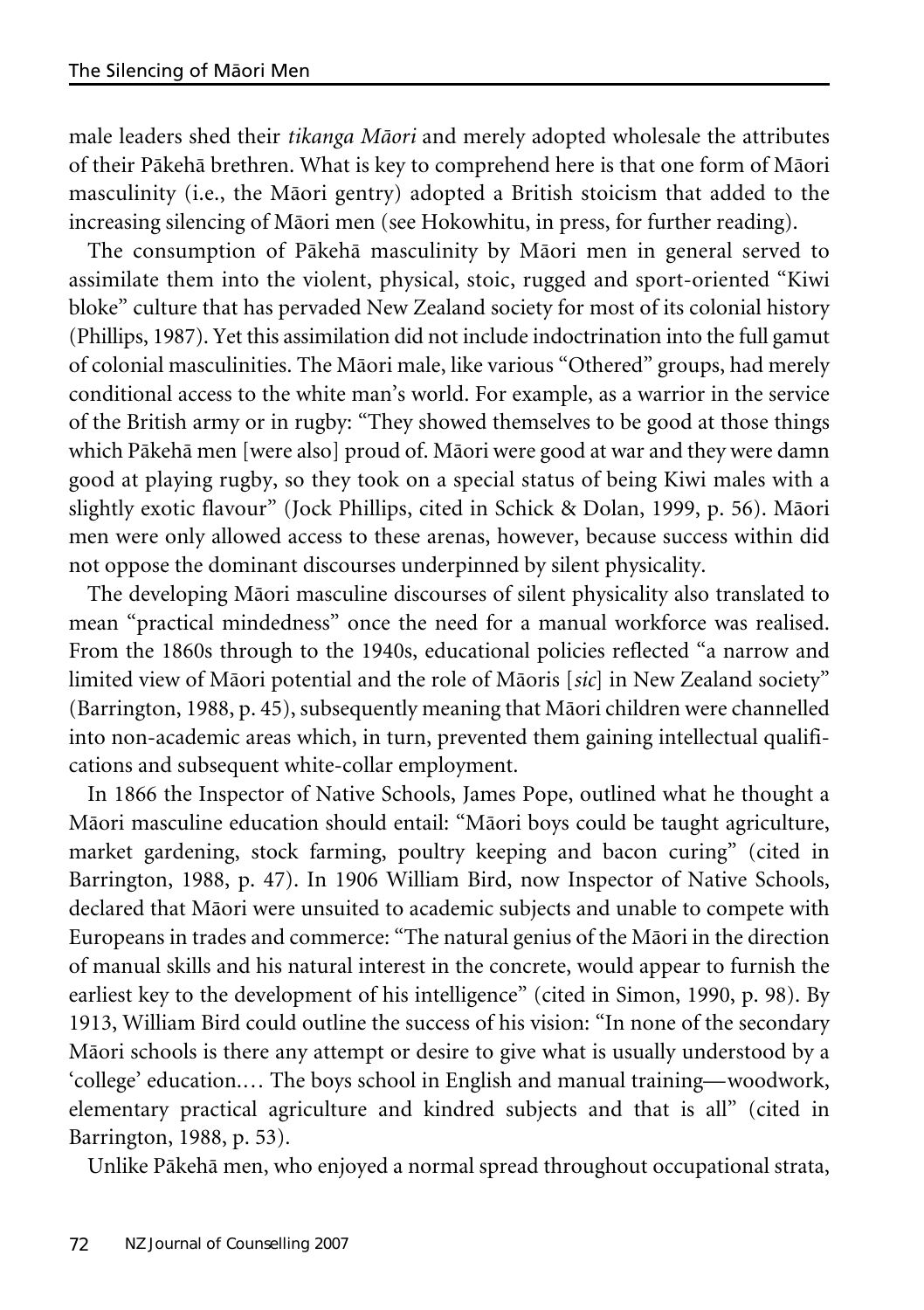by 1965 "nearly 90 percent of Mäori men [were] employed as farmers, foresters, labourers, transport operators, factory workers, orin other skilled and unskilled occupations" (Watson, 1967, p. 6). The "physical education" and consequent assimilation into limited physical employment ensured that the colonised forms of Mäori masculinity reified the physically silent archetype that has evolved.

The silencing of Mäori epistemologies, the hybridisation of Mäori masculine culture with British stoicism, the confinement to manual labour through "physical education", combined with a general discourse that described Mäori men as inherently "of the physical" (as opposed to "of the mind"), has led to a highly constrained form of masculinity. These discourses and colonially imposed limitations have, over the past 170 years, indoctrinated Mäori masculinity with a silent physicality now thought to be "traditional" Mäori masculine culture. In turn, the "truth" of the dominant discourses is reified by the constant exposure to examples of Mäori masculinity that reflect these limitations. Through the corporeal reification of Mäori masculinity on the work site, on the battlefield, and on the rugby pitch (for further discussion of Mäori masculinity and sport, see Hokowhitu, 2004), the creative, constructive and feminine voice of Mäori men has been obscured. In essence, and I recall Beth Heke's words here, a healthy and balanced Mäori masculine voice has been silenced and eclipsed by a hyperphysical and inaudible masculine space.

### **Conclusion**

I began this article by referring to "masculinity in crisis" and, indeed, Mäori masculinity is in crisis, but for very different reasons than the crisis of white masculinity. Mäori culture in general faces the deconstruction of "traditional" culture, including gender roles, as it struggles to find voices that are non-essentialist and yet do not merely conform to Western epistemologies. The pressure on "traditional" forms of Mäori masculinity is never so apparent as when Western feminism collides with socalled Mäori patriarchy and speaking traditions. Western feminism is grounded on the unequivocal revocation of gender discrimination, but the Western view of the world does not encapsulate the complexity of Mäori culture.

To universalise the conception of "rights" and "equality" reinvokes imperialism. It must be Mäori who determine the functions of their gender roles, as opposed to being expected to merely align with Western liberalism, for there is much to the *paepae* (literally, the space provided for the *tangata whenua* [local] orators) debate that escapes Western notions of equal rights. The deconstruction of the limitations of the singular Mäori masculine stereotypes must come from Mäori also. Key to this deconstruction is the debasement of the fixating notions surrounding tradition itself that have served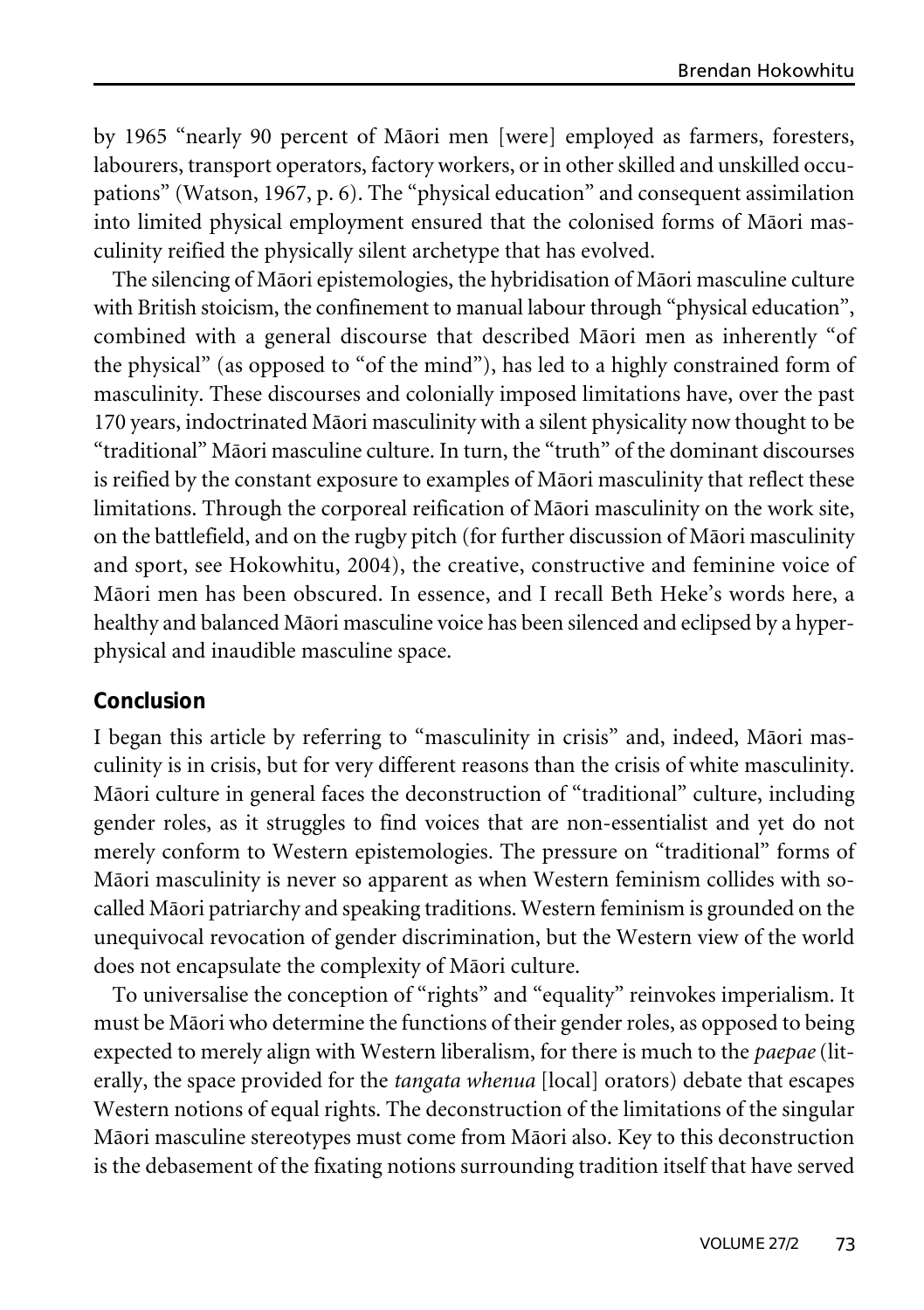to shackle the dynamism of Mäori masculinities. Eventually, the supposed traditions of Mäori colonised masculinity will necessarily implode.

First, though, it must be pointed out that this article has thus far primarily focused on the deconstruction of Mäori masculine performances of dominant discourses. But this does not tell the full story. It is not surprising that the dominant constructions of Mäori masculinity do not include the talkative, flamboyant, creative, feminine and deeply humorous performances of masculinity by Mäori men, because usually such displays are seen only by those who are trusted. From personal experience only, it seems that Mäori masculine performances subjugate creative expression in contexts where trust is not evident, only releasing a creative voice where that voice cannot be misinterpreted. To put it plainly, the performance of Mäori masculinity in a setting framed by a Päkehä epistemology will differ markedly from the masculinity performed within the Mäori world. To me this speaks to the division between Mäori and Päkehä, effected by colonisation.

If this analysis is authentic, then breaches of trust will need to be amended if the full range of Mäori masculinities is to be unveiled. Here I hasten to point out that decolonisation is not solely an indigenous project. Rather, trust must be repaired for the relationship to flourish. It also suggests that counsellors will have to go an extra mile in building trust with Mäori male clients. To do this will require, first and foremost, a basic understanding of the Mäori world and the incorporation of these concepts within one's counselling practice, for if the context is totally consumed by Western epistemologies, then it is likely the "guards" will not come down. Changing one's practice could be as simple as attending introductory language classes so at least one can pronounce Mäori names correctly. Also the co-introduction of oneself with a client should involve an attempt to make connections between the counsellor's own personal history and the client's through an informal *mihimihi*.

The implosion of dominant discourses surrounding Mäori men will not easily be effected, yet Mäori men need only turn to understandings of the dynamism of their own culture to realise they are not bound by the constricting notions of traditional masculinity that have pervaded colonial history. Go to any book on *whakatauki*, *tikanga* and epistemological narratives and you will find that the holistic nature of Mäori epistemologies (i.e., the non-compartmentalisation of the spiritual, mental, emotional and physical realms) determines forms of masculinity where the balance between these realms is constantly sought. Undoubtedly, the suppression of the mental, emotional and spiritual aspects of Mäori men have caused many to be unwell and have led to the dysfunctional masculinity described above. Simply, the answer to healing the suppression of Mäori men lies within *tikanga Mäori*.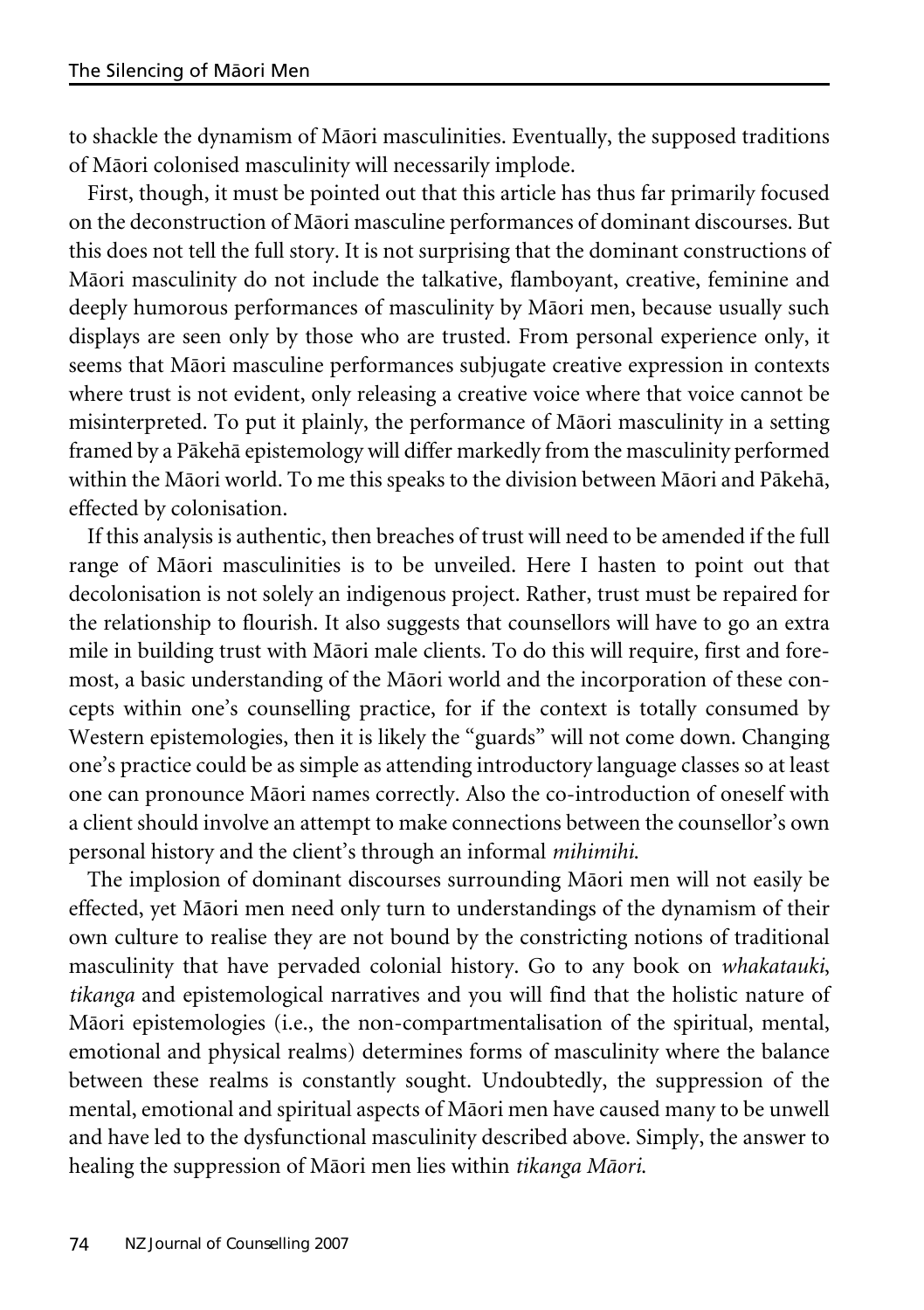Here it is important for Mäori men, and for those who work with Mäori men, to comprehend the notion of "space" in relation to *tikanga Mäori*. Colonisation, if anything, has been about the invasion of, and power to limit and define, space. This colonial interference can include the construction of land as an economic base as opposed to a spiritual forebearer, the eclipsing of epistemological space by another, or the confinement of indigenous masculinity within the space defined by dominant discourses. Yet the fact that this space is a construction also means that it can be deconstructed to enable a fluidity in masculinity that will aid Mäori men in attaining balance. To work with Mäori men effectively is to allow them to broaden the limits imposed on them, to have them recognise that the limits are imaginary and that they can be transcended. Historical understandings of the processes of colonisation that have debilitated a highly communicative oral masculine culture are also key to comprehending the effect of, for example, British stoicism on the immobility of colonised Mäori masculinity.

To end, it is important for Mäori men to realise that the search for balance lies within their own culture and beyond the space defined for them by others. Many Mäori men already locate their masculinity beyond this space, affirming that the imagined space of dominant discourses can be transcended. Composers, writers, artists and filmmakers such as Pei Te Hurinui Jones, Ralph Hotere, Selwyn Muru, Muru Walters, Paratene Matchitt, Witi Ihimaera, Hone Tuwhare and Don Selwyn, along with intelligentsia such as John Rangihau, Hirini Melbourne, Ranginui Walker, Mason Durie, Hirini Moko Mead, Timoti Käretu and Graham Smith, have created inspirational spaces for other Mäori men to engage with. The Don Selwyn directed film, *The Mäori Merchant of Venice*, displays an ensemble of Mäori male actors who demonstrate the poetic, intelligent and highly refined nature of Mäori language and culture within a Shakespearian musical drama. Mäori men in Shakespearian garb reciting verse in the Mäori language inherently problematises and subverts the muscle-bound "Jake the Muss" paragon by speaking of a space beyond the silent physicality in which Mäori masculinities have been imprisoned.

### References

- Barrington, J. M.(1988). Learning the "dignity of labour": Secondary education policy for Maoris. *New Zealand Journal of Educational Studies, 23*(1), 45–58.
- Best, E. (1976). *Games and pastimes of the Maori*. Wellington: A. R. Shearer, Government Printer.

Clare, A. (2000). *On men: Masculinity in crisis*. London: Chatto and Windus.

Cleave, P. (1992). Revisiting the warrior. *Illusions, 18*, 27–31.